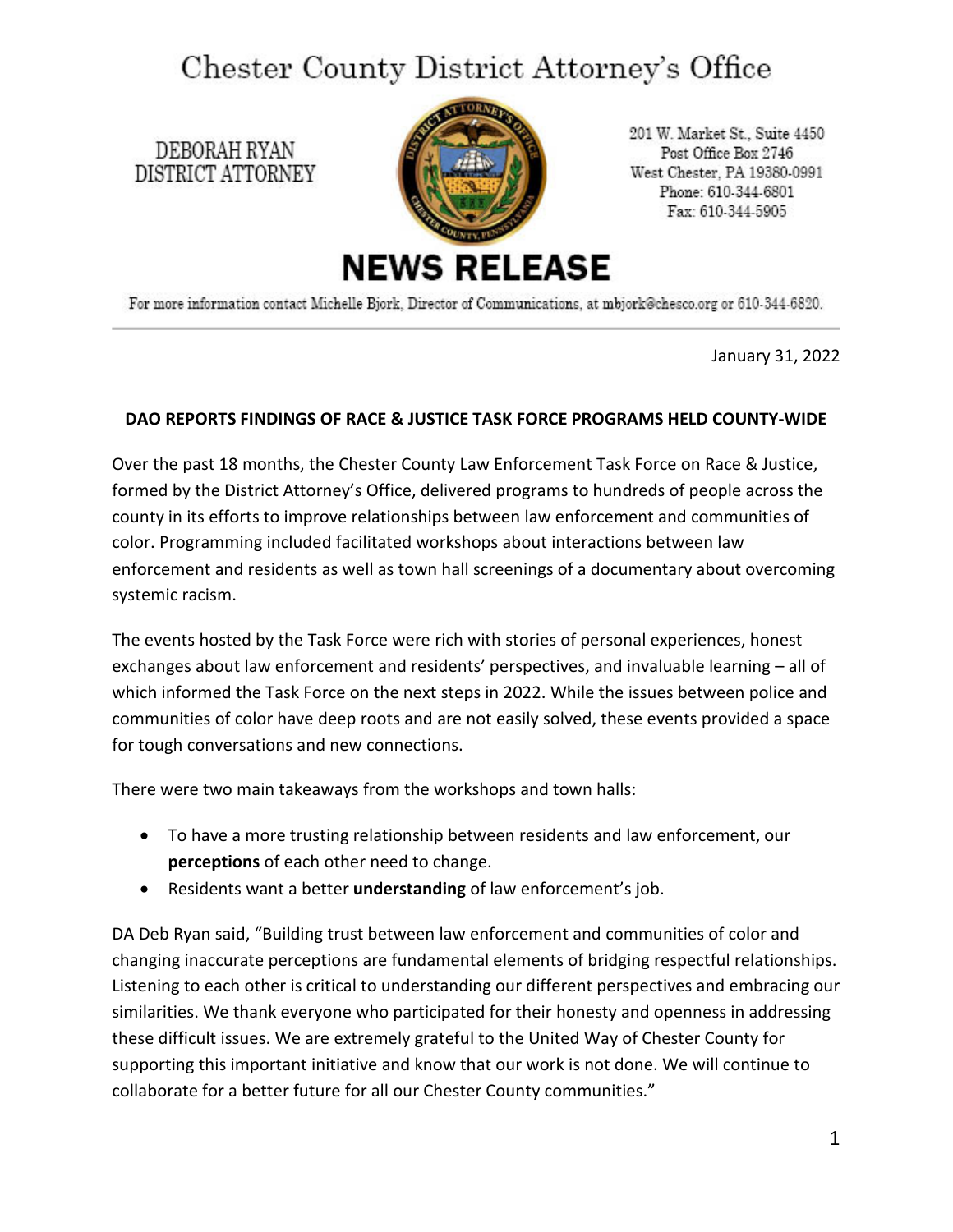Christopher Saello, President & CEO of United Way of Chester County, said, "We very much appreciate the efforts of District Attorney Ryan to convene law enforcement representatives and residents from every corner of the county to speak and be heard. Respect is gained when people talk and listen to each other, and mutual understanding can be found. We especially appreciate all the participants, both residents and law enforcement, for being open and transparent. These are difficult conversations to have, and participating in these hard discussions is the only way to find common ground.

"We look forward to continuing to support the work of the District Attorney to build bridges in Chester county."

Steven Plaugher, President of Chester County FOP Lodge #11 and a Task Force member, said, "We were excited to participate with the Task Force on Race & Justice and discuss this complex topic with our community stakeholders. Residents and police seemed to come out of these meetings with a better understanding of each other.

"Although there is still much work ahead for the task force, I would like the community to know that our police go out each day dedicated to treating our citizens with dignity and respect regardless of race."

The 13 Race & Justice workshops were held in churches, schools, and community centers in each of the county's school districts. DeVon Jackson, an expert in diversity, equity, and inclusion, led the workshops that involved six residents of color and six law enforcement talking about their experiences and relationships with each other.

Jackson said, "Understanding the effects of systemic issues – including areas around race – within local communities is key to building community. I am grateful the DA's office recognizes that and has put forth programming to tackle those issues."

Fear and perception were two of the most common themes of residents' comments, which often involved concerns for their children. Some residents commented that there is a lack of cultural sensitivity, little minority representation on the police force, and a violent portrayal of blacks by the media.

Law enforcement expressed that the perception that the police target minorities is inaccurate and reinforced the sentiment that law enforcement does not support acts of racism or violence in any way.